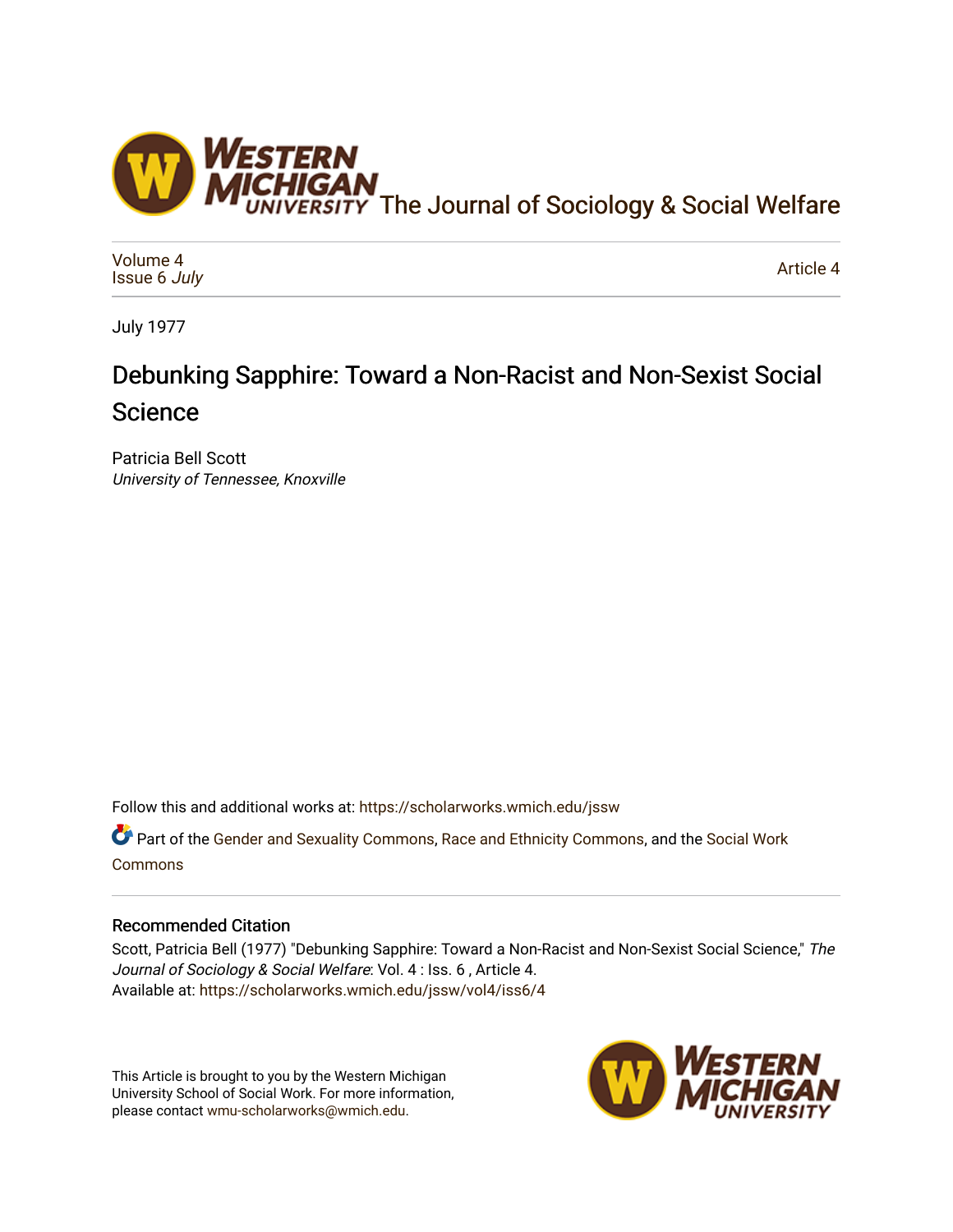DEBUNKING SAPPHIRE: TOWARD A NON-RACIST AND NON-SEXIST SOCIAL SCIENCE

Patricia Bell Scott Black Studies Program and Department of Child and Family Studies The University of Tennessee, *Ynoxville* 

### Introduction

The term "Sapphire" is frequently used to describe an age-old image of Black women. The caricature of the dominating, emasculating Black woman is one which historically has saturated both the popular and scholarly literature. The purpose of this paper is debunk the "Sapphire" caricature as it has been projected in American social science. By exposing the racist and sexist underpinnings of this stereotype, it is hoped that more students and scholars might be sensitized and encouraged to contribute to the development of a nonracist and non-sexist social science.

The novice to the subject of Black Women's Studies generally encounters feelings of frustration and aggravation, as she or he begins to explore the literature in quest of more knowledge relevant to the experience of being Black and female in America. One is almost overwhelmed with the depth and extent of the intellectual void that exists among social science scholars concerning the life experiences of Black women. Those persons who somehow manage to endure the frustrations involved in unearthing "bits and pieces" of data about Black women are further acerbated by the following observations:

- **1.** Despite the fact that Black women have always played important roles in American society, they have been almost totally ignored by students of American society and human behavior. From reading the literature, one might easily develop the impression that Black women have never played any role in this society, and that they represent only a minute percentage of the total American population.
- 2. The experiences of Black women in both a historical and contemporary sense have been discussed from a very narrow perspective. Their lives have been examined from a "problems" framework. As a result of this approach, the student begins to see the experiences of Black women as being limited in nature, and certainly in no way a comparison to the "life and times of great White man."

 $-864-$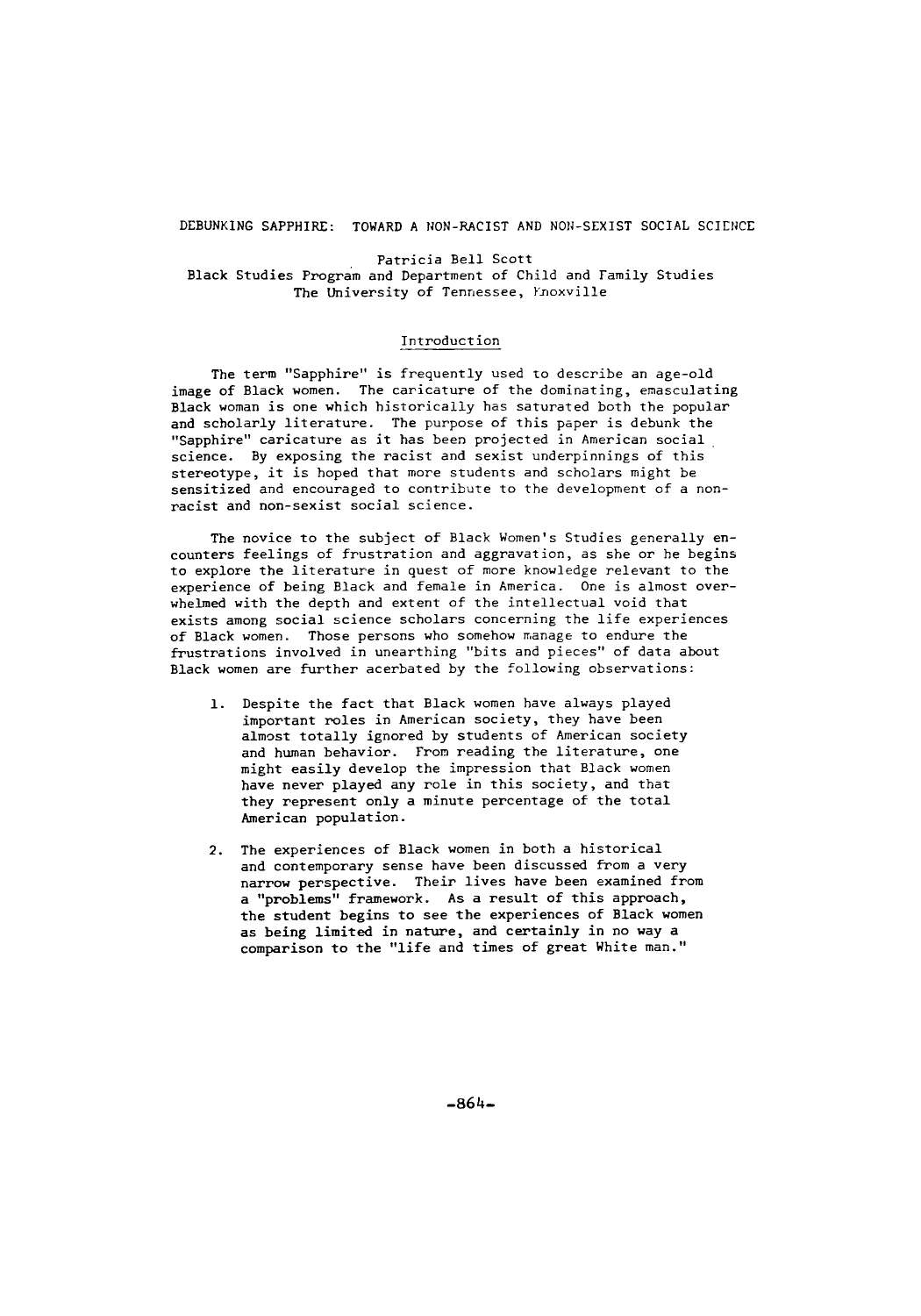3. The themes, hypotheses, and images used to explicate the experiences of Black women have not been significantly altered in the past forty years. As a result of the stagnant nature of the literature in this area, the beginning student might hastily yet erroneously conclude that the story of Black women in America is one which is uninteresting and outworn. Therefore, there is no point in delving for more insight into the dynamics of this situation.

These observations are reflective of a pervasive racist and sexist bias in social science scholarship. The more one begins to investigate the theoretical frameworks, concepts, methodologies, and jargon of American social science, the more glaring and ungrounded the racist and sexist assumptions become.

#### Trends in the Investigation of the Black and Female Experiences

Until recently, most of the research related to Black women that has received any attention has been done by White male sociologists, psychologists, and historians who have been interested in race relations theory or the social structure of the Black family. From the literature several trends can be identified--the most popular trend being the emergence of an abundance of literature related to the role of Black women as matriarchs. The Black matriarchy thesis or perspective is representative of a "social problems" approach to the Black experience which became popular in the 1960's in the work of Moynihan (1965), though the notion of Black matriarchy has its origins in the early works of DuBois (1908) and Frazier (1939).

According to contemporary Black matriarchy theorists, Black women have had, and continue to have an unnatural dominant role in Black families, and this role has had deleterious effects upon Black society (Bernard, 1966; Moynihan, 1965; Rainwater, 1970). For example, one social psychologist has attributed the occurrence of juvenile delinquency, self-hatred, low intelligence quotient scores, cultural deprivation, crimes against persons, and schizophrenia among Blacks to the alleged existence of a matriarchal family structure (Pettigrew, 1964).

Within the last six years, the Black matriarchy theorists have become subject to a barrage of criticisms. Numerous scholars have cited the gross problems in the statistical data, inferences, social concepts, instruments, and methodologies used in support of the Black matriarchy, (Billingsley, 1969; Herzog, 1970; Hill, 1971; Staples, 1970). Though several of the critics of the Black matriarchy theory have indicted its proponents as blatant racists, few scholars have given attention to the fact that the Black matriarchy theorists have also been blatantly sexist!

At numerous conferences on the Black family and Black women, I have heard the statement made (usually by Black males) that "the Black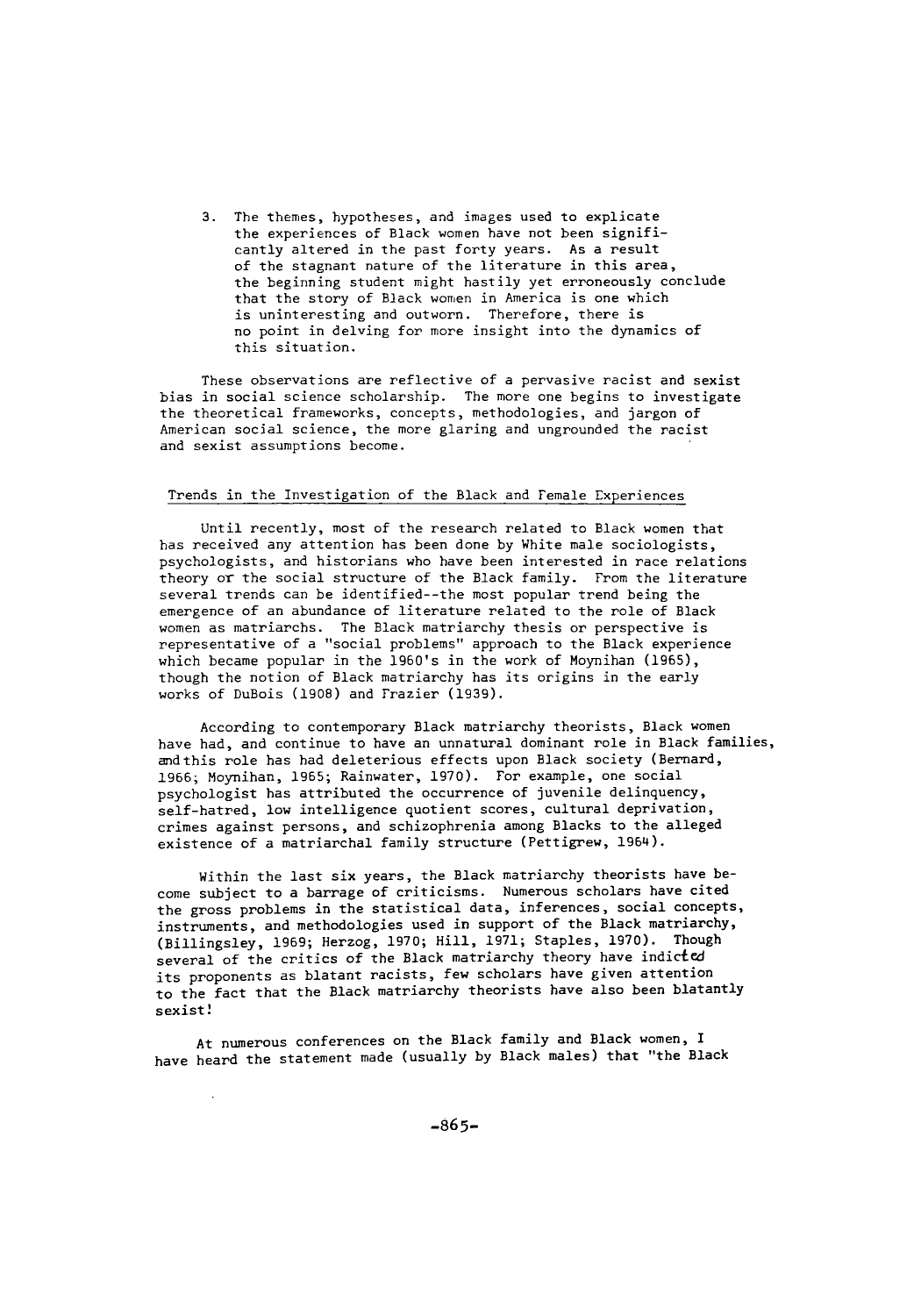matriarchy theorists are merely trying to victimize and ostracize the Black man by saying that he can't take care of his family." Given the predominantly White, middle class orientation of most Black matriarchy theorists, it is not difficult to agree with this statement. However, at the same time that these theorists ostracize the Black male and label him as deviant, effeminate, and passive, Black women are also ostracized and labeled as doubly deviant, masculine, and unnaturally superior.

Another approach in the study of Black women which has emerged in recent times is the investigation of the "life and times" of prominent Black women (Boanes, 1975). Proponents of this approach have concentrated almost exclusively upon the public lives of nationally known Black women such as Mary Church Terrell, Mary McCleod Bethune, Ida Wells Barnett, Harriet Tubman, and Sojourner Truth. Implicit in this "life and times approach" is a class bias. Though it is often argued that more papers and data concerning prominent Black women are available for research, the prevailing or resulting impression is that Black working class or low-income women are inconsequential to the American experience. Therefore, racist, sexist, and class biases are perpetuated in American historiography. All this is not to say that the lives of prominent Black women are not important; however, their lives represent only a few of the least generalizable circumstances that Black women have experienced. Most Black women have not been able to rise to prominence.

Another perspective which has been and remains popular among sociologists is the study of Black women in relationship to their familial roles. Studies representative of this perspective have dealt with the economic, political, and psychological experiences of Black women in the roles of mother, wife, and daughter (Rainwater, 1970). Thus, research which has grown out of this perspective has focused upon the economic difficulties of the female-headed household, and the political powerlessness and psychological problems of the married and unmarried Black female. This approach completely disavows the existence of non-familial roles and rol-related conflict among Black women; e.g. Black women as politicians, religious leaders, and athletes have been unexplored.

#### Specific Indicators of Racism and Sexism in the Social Sciences

Though an attempt has been made to identify three broad approaches to the study of Black women, several indicators or by-products of racism and sexism in social science scholarship can be identified. These indicators include:

**1.** An emphasis upon the Black Mother-son relationship and the impact of this dyadic relationship on the developing, Black male personality. Virtually no attention has been given to the Black father-daughter dyad. Implicit in the neglect of this relationship **by** researchers is the assumption that the sex role and personality development of Black females is unimportant.

-866-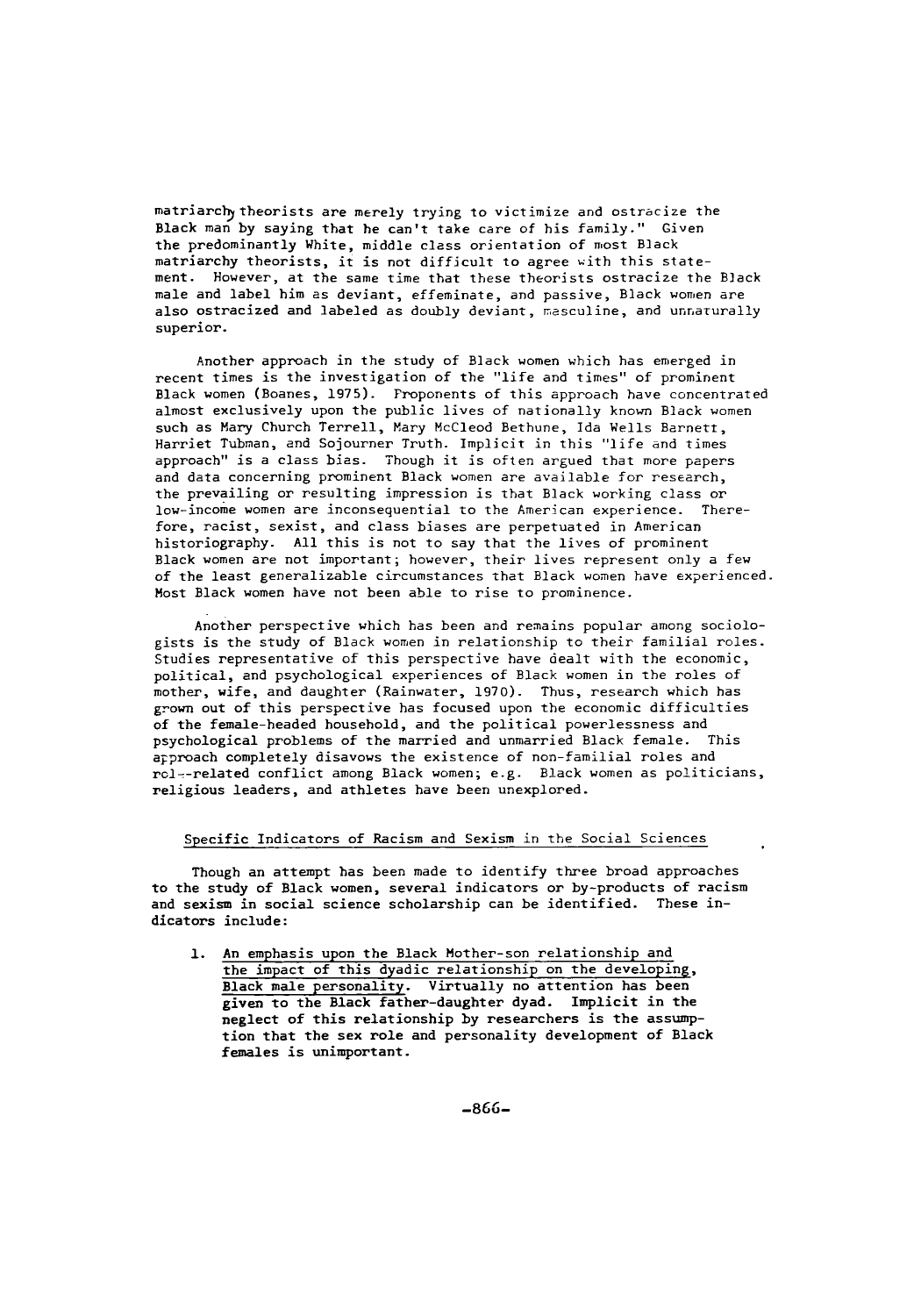- 2. The use of an overtly, sexist social science lingo. Rossi (1965) has pointed out the double standard which exists in the way social situations or phenomenon involving men and women are differentially described. For example, when the mother-child dyad is dissolved or impaired in scme way, the term maternal deprivation is used to describe the situation; however, when the father-child dyad is dissolved or impaired in some manner the term "father absence" is generally used instead of paternal deprivation. "Father absence" sounds less innocous than maternal deprivation. Numerous researchers have cited other ways in which social concepts have been defined in terms favorable to the masculine tradition; e.g. The definitions of power, aggressiveness, and independence have a strong bias in favor of the male.
- 3. The use of instruments biased against the culturally different, women, and working class or low-income people. Instruments such as the Minnesota Multi-phasic Personality Inventory (MMPI) and the Stanford-Binet and Wechsler IQ tests, and various Masculinity-Femininity (M-F) Scales have been used to measure the psycho-social components of several "out-groups", and generally these instruments yield data which describe Blacks and women as deviant in some manner. Again, the real problems with these instruments are related to the conceptual frameworks upon which they are based--these frameworks being biased in terms of race, sex and class in many instances (Pleck, 1975).
- 4. The tendency to use male subjects in studies of a non-familial nature. Much of the literature in the sociology of work and occupations, and achievement motivation has been done on male subjects (Hochschild, 1971). Implicit in this tendency is the acceptance of the adage that "a woman's place is in the home", therefore there is no reason to investigate the experiences of women who are not in the family setting. Women who are in "a man's world," or the labor force are generally considered to be abnormal or atypical, and thus unworthy of scholarly attention. Until recently most studies of Blacks in business and other professions (excluding education) were concerned primarily with men.
- 5. A preponderance of social science literature being written by males. Prior to the 1950's, Black males were the primary writers in the area of Black family studies; however, since the late 1950's and early 1960's, White males have been most prolific in this area. It should be noted that the emergence of the White male scholar in this area is directly correlated with the popularity of the Black matriarchy myth. Fortunately since the late 1960's and early 1970's, several aware and sensitive scholars have appeared on the horizon (Jackson, 1973; Ladner, 1972; Ryan, 1971; Staples, 1973). Such persons have refused to accept without question common notions about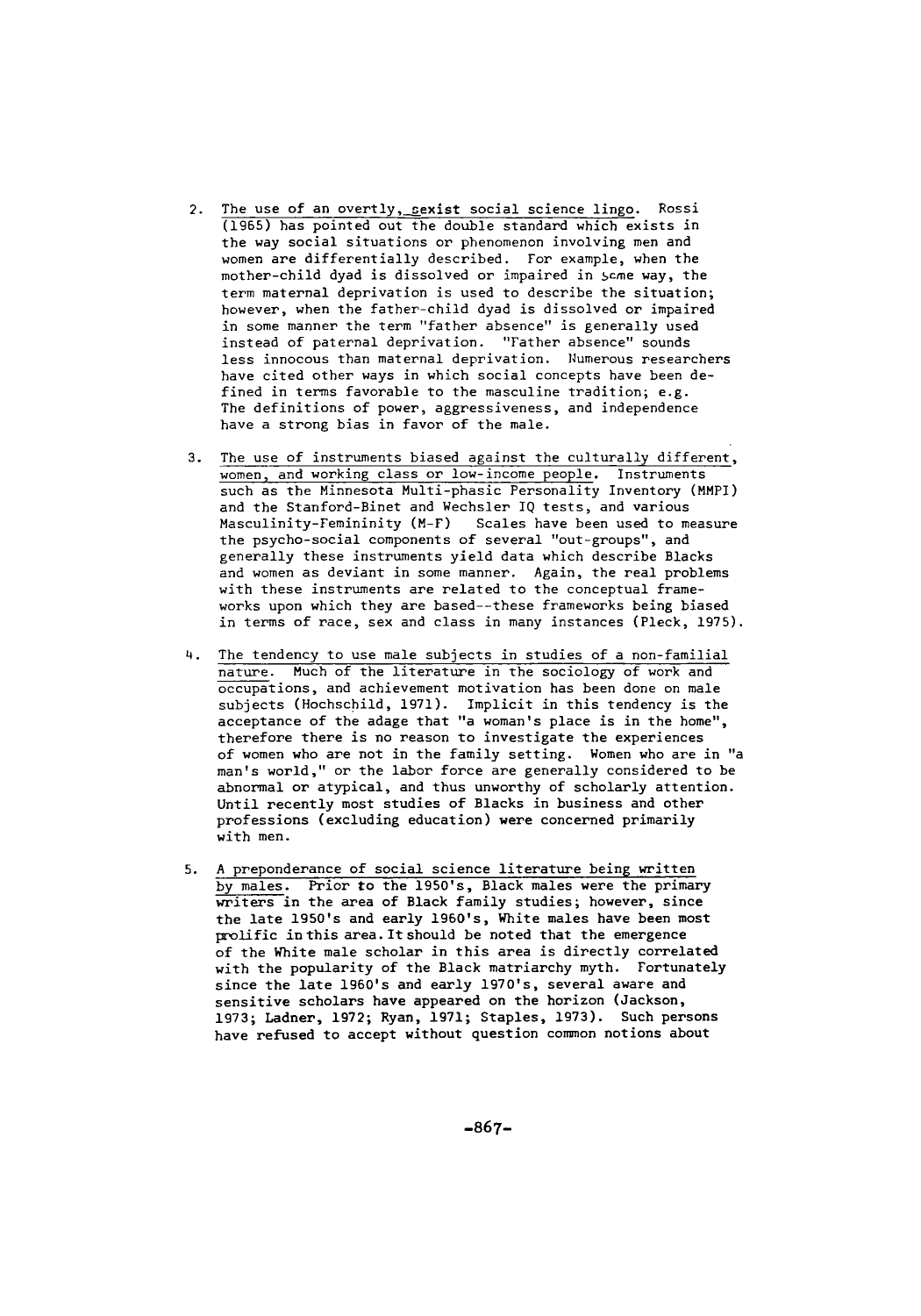the experiences of Blacks and women in American society.

## Research Priorities and Action-Oriented Strategies for Century III

Given the state of the social literature, there is a wealth of unexplored areas which must be investigated during the next century. There must be more examinations of the Black and female experience that are sensitive to the ways in which racism and sexism bear upon Black women. This would entail the development of theoretical frameworks that are not based upon patriarchal sentiments that view both Blacks and women as deviants or outsiders to the American experience. We can no longer allow the use of what Jackson refers to as a "Mother-God psychoanalytical paradigm" which attempts to explain how sick Black women really are.<sup>1</sup>

There must be more examination of Black women who are participants in non-familial roles. Such data would help to fill the gap in the literature on the sociology of work, occupations, and achievement motivation. Also, by exploring the roles of Black women in other societal institutions, we can learn more about the workings of racism and sexism at all levels of the American system.

There must be more exploration of the mental and physical health problems of Black women in all phases of the life cycle. Because Black women represent more that 50% of the total Black population, some knowledge of the social, psychological, and economic problems of this segment of the population would be helpful to public policy-makers in designing health care and social services for the Black community.

There must be more exploration into the Black father-daughter dyad, and sex role personality development among Black women. It will be only when we understand the dynamics of this relationship that we can speak more precisely about socialization in the Black community.

There must be more study of Black women in all strata of American society. We must know what the experiences of the masses are, in order to speak about the history of Black women. This will also entail a redefinition of several social concepts, such as power, weakness, and aggressiveness.

There must be more careful consideration of the implications of demographic trends of Black community. For example the imbalance in the sex ratio is one factor that will definitely influence the psycho-social experiences of Black women. Given the fact that there will be nct an opportunity for each Black woman to enter into a permanent interpersonal relationship with a Black man, psychologists and other helping professionals must help to develop alternative support systems.

**-868-**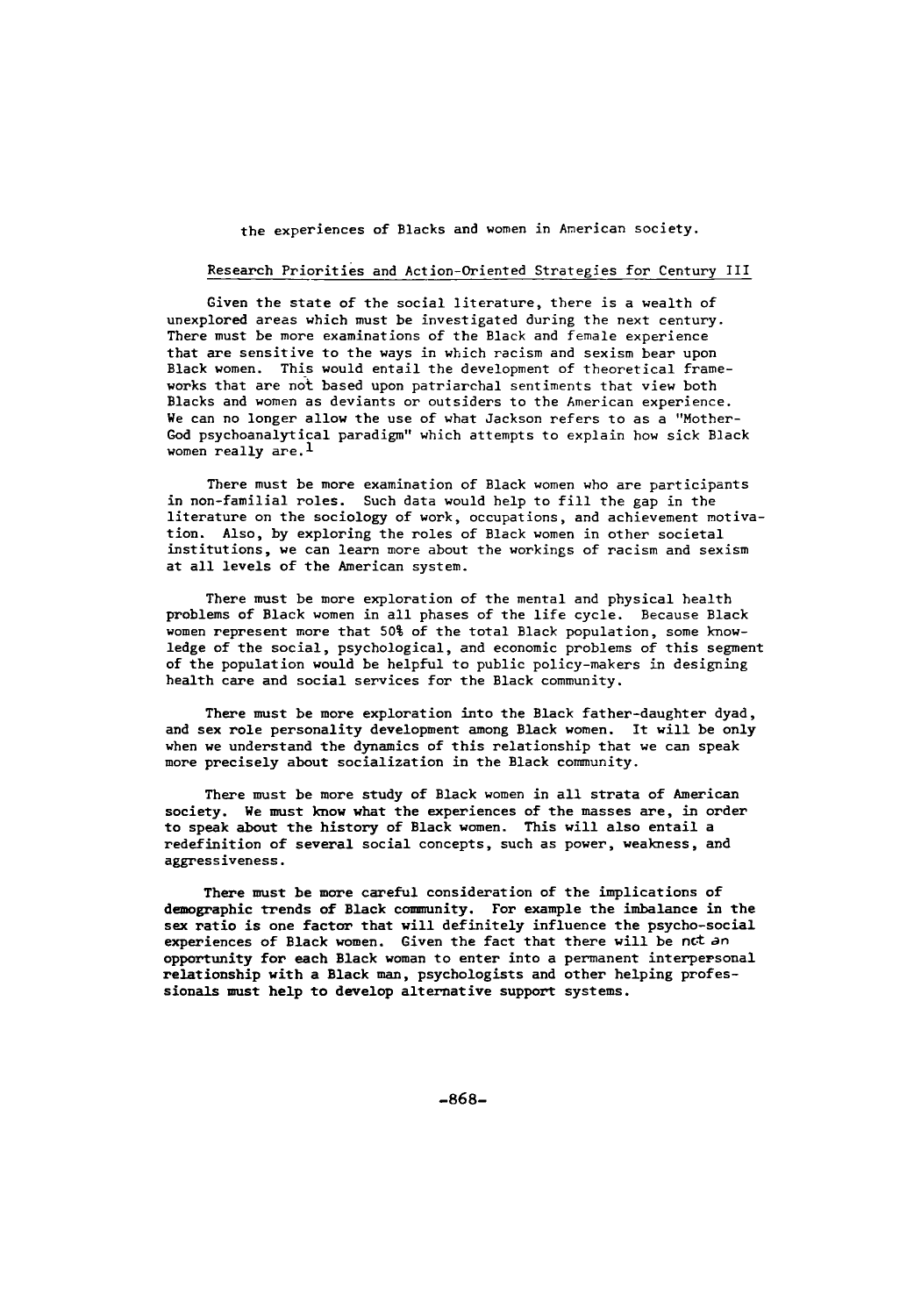There must be more empirical and cross-cultural investigations of the life experiences of women. In other words, we cannot speak of a psychology or sociology or anthropology of women, if the frameworks of these perspectives are applicable to White, middle-class, or professional women only. Thus, those persons engaged in sex roles research or the teaching of courses on women or Blacks must make certain that they address the situation and experiences of non-White and ethnic women. Scholars and students in the humanities should also address the treatment of women in literature, art, and music, as well as the impact of women upon society as artists, musicians, and writers.

These research priorities must be coupled with some very practical action-oriented strategies. These strategies should involve the sensitizing of members of this society to the "roots" and workings of overt, covert, and institutional racism and sexism. Black males must be made aware of the fact that sexism is not only a White problem, and White feminists must also be made aware of the fact that racism and class bias are not peculiar to White males only.

More Blacks and women should be encouraged to become scholars in Black Women's Studies, in order that a different perspective might be heard in academic circles. That is not to say that Whites or males are to be discouraged from participation in this area; however, all persons engaged in the investigation of the Black and/or female experience in America should be encouraged to raise questions about the nature of many commonly held assumptions.

The movement of more Blacks and women into traditionally maledominated areas, most notably academia, should result in some changes in the goals of professional social science organizations, and the literature which is published in journals. Much of the racism and sexism which prevades American scholarship has to do with the preponderance of males in positions of power and authority in professional organizations and editorial boards.

Organizations, of parents, and other interested groups should be encouraged to engage in discussions related to the media images of Black women. Discussions of this nature should heighten our awareness of the sexist and racist overtones in various television series and commerical advertisements.

In summary, as we examine the past two centuries of the American experience, there is no way in which the mark of the dual oppression of racism and sexism can be ignored. These "isms" can be likened to a cancer which has grown virtually uninhibited in a fertile host. As we begin Century III, we must work toward the dissolution of race, sex, and class bias in the American character. It is only through the eradication of these "isms," that we can move toward a more humanistic and yet realistic philosophy of social science and society. I challenge you to assist me in debunking Sapphire!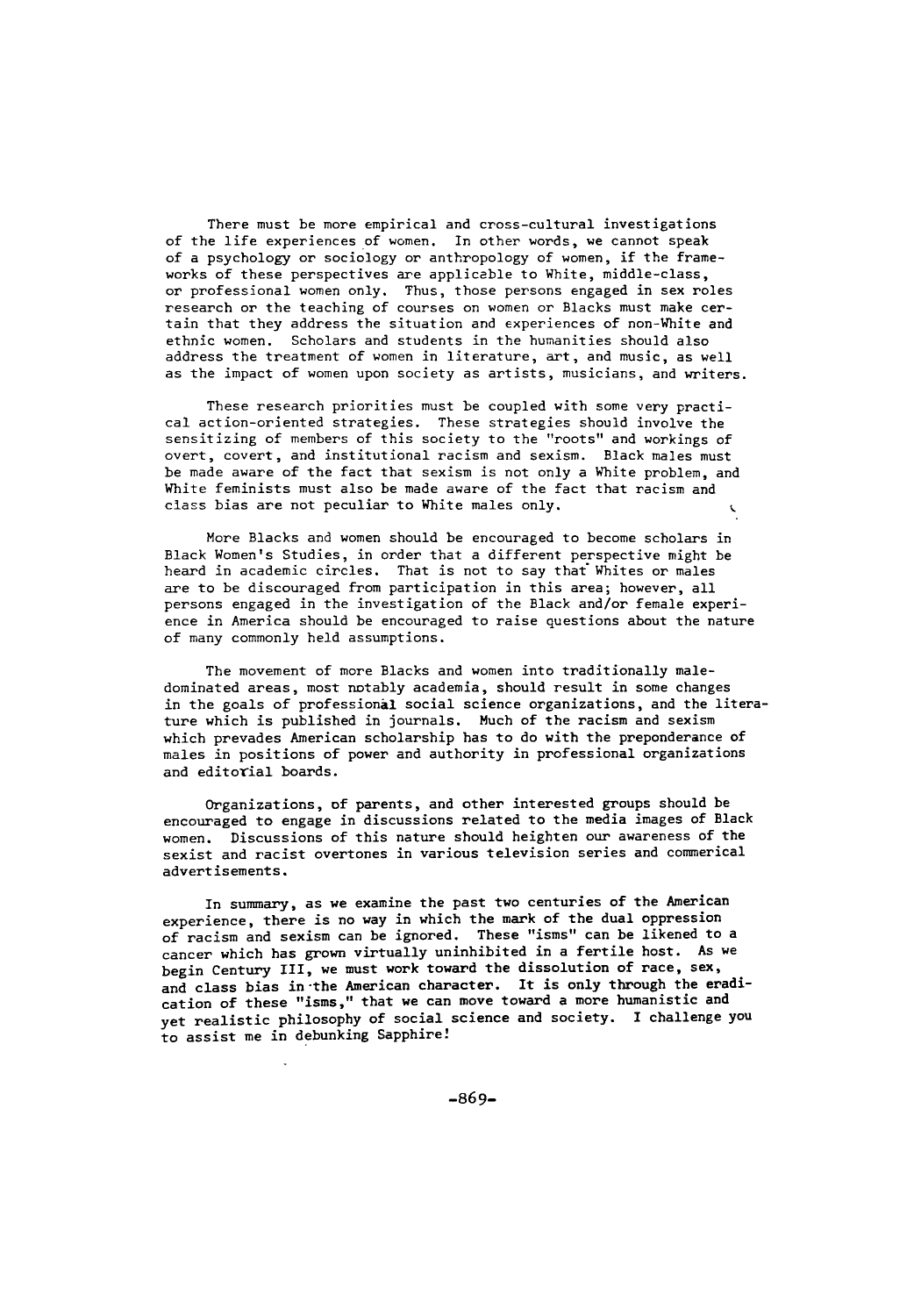Footnote

1In the article Black Women in a Racist Society (listed in the references), Jackson contends that most of the research and investigation into the lives of Black women have been based upon a conceptual framework that is blased against women. When this kind of framework is used, and behavior which is feminine or female-oriented is judged abnormal. When Black families have been studied, social problems are always traced to the existence of so-called, negative, female/motherly and/or immoral influences.

#### References

Bernard, J. Marriage and Family Among Negroes. Englewood Cliffs, New Jersey, Prentice-Hall, 1966.

Billingsley, A. Black Families in White America. Englewood Cliffs, New Jersey, Prentice-Hall, 1969.

Boanes, P. Some Notes Toward Black Women's Historiography. Paper presented at the sixtieth annual meeting of the Association for the Study of Afro-American Life and History, Atlanta, October, 1975.

DuBois, W. The Negro American Family. Atlanta: Atlanta University Press, 1908.

Frazier, E. The Negro Family in the United States. Chicago: University of Chicago Press, 1939.

Herzog, E. Social stereotypes and social research. Journal of Social Issues, 1970, 26, 109-125.

Hill, R. The Strengths of Black Families. New York: Emerson Hall Publishers, Inc., 1971

Hochschild, A.' A Review of Sex Role Research. American Journal of Sociology, 1971, 78, 1011-1023.

Jackson, J. Black Women in a Racist Society. In C. Willie (Ed.), Racism in Mental Health. Pittsburgh: University of Pittsburgh Press, 1973.

Ladner, J. Tomorrow's Tomorrow. New York: Anchor Books, 1972.

Moynihan, D. The Negro Family: A care for National Action. Washington, D.C.: Government Printing Office, 1965.

Pettigrew, T. A Profile of the Negro American. New Jersey: D. Van Nostrand, 1964.

**-870-**